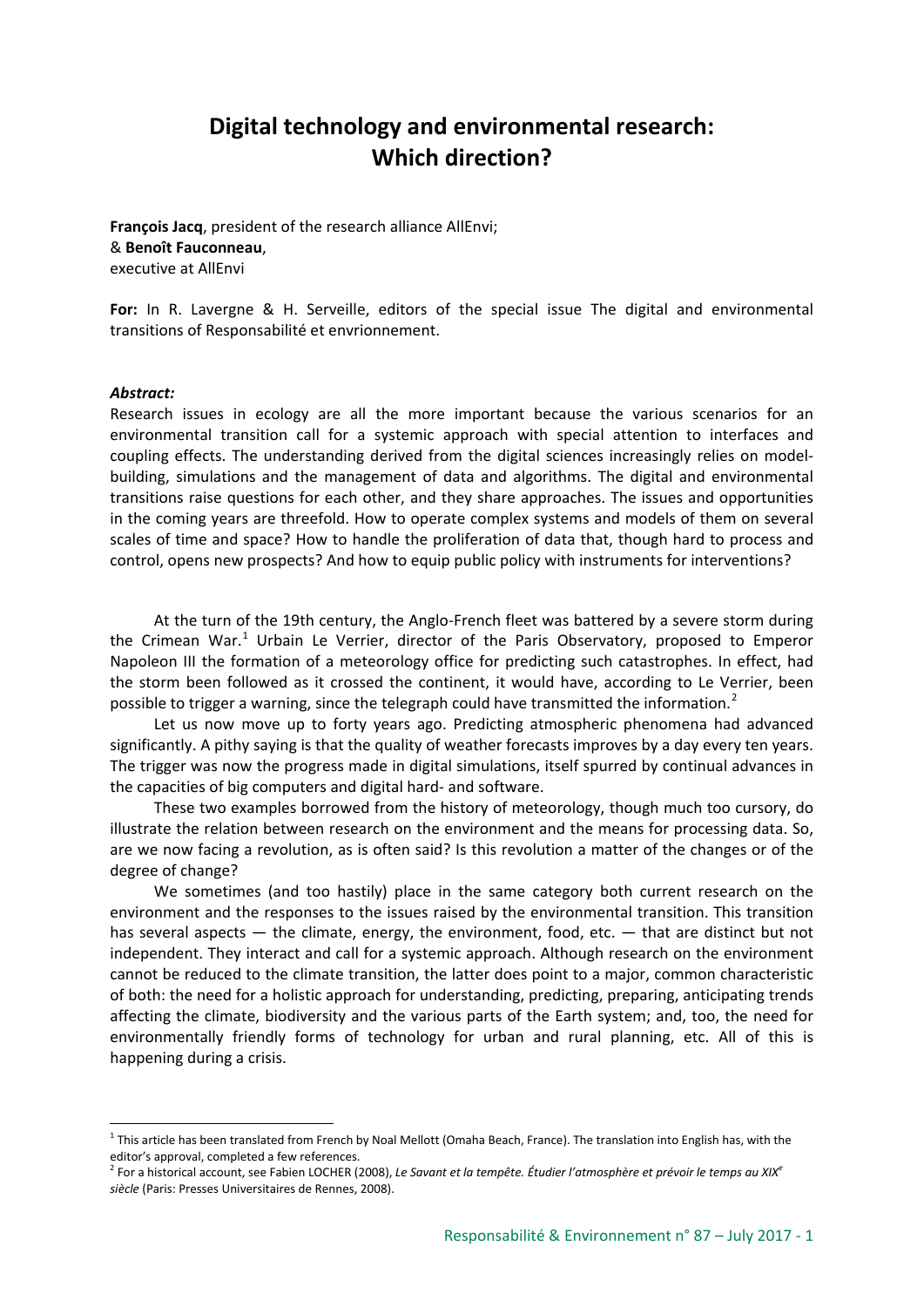During our anthropocene era, $3$  human actions are deeply impacting the environment, with the risk of upsetting equilibria and causing: massive extinctions of plant and animal species, a radical alteration of the climate if global warming amounts to more than 2°C, the extreme vulnerability of societies faced with anthropogenic risks, etc.

To study these changes, research on the environment must encompass and compare different phenomena, detect their interactions, control interfaces, and reckon with a wide range of scales of time and space (from the planetary to the local). This requires diversifying our points of observation and developing as never before our capacity for building models for the purpose of understanding, predicting and acting.<sup>[4](#page-1-1)</sup> In addition, the environmental sciences must also understand stakeholders' behaviors and profit from studies about them. They cannot rely on a "simple", physical or biological, view alone. The viewpoint adopted must encompass the variety of relations to life and the environment. As an illustration, the widely varying forms of relations to the soil or land, as studied by anthropologists, $5$  are evidence that there is no single model of the relations between the human groups dwelling on our planet.

All in all, research on the environment has to give meaning to several phenomena with retroactive mechanisms that, at the planetary or regional scales, test the limits of our capacity for understanding and processing data.

In turn, what are the major characteristics of the digital sciences and digital technology? By "digital", we are referring to the principal disciplines (computer science, robotics, automatic control engineering, the processing of signals and images, telecommunications and electronics) and also to the relations with mathematics and model-building. Without claiming to present in detail the digital transition, we would like to point to a few trends of relevance for this article. In the past fifteen years, digital technology has undergone an acceleration in parallel to: an ever growing mass of data (along with the means for collecting and processing them), uninterrupted progress in electronic devices and machines, and regular advances in algorithms and all aspects of model-building, not to mention machine learning (all of this lumped under the simplified label of "artificial intelligence").<sup>[6](#page-1-3)</sup> The comparison of the environmental and digital transitions is telling: the needs of research programs on the environment are reflected in the new opportunities arising from the advances made in digital technology. This leads to questions about scientific practices, as we shall see in matters related to defining and controlling data flows.

To better understand current practices, let us take a look at a few fields of interaction. These remarks are drawn freely from a report by Allistène and AllEnvi, two French research organizations devoted to, respectively, digital technology and the environment.<sup>[7](#page-1-4)</sup>

The most obvious starting point is to understand and analyze the environment in its complexity and build models of it. In recent years, the digital and environmental disciplines have been interacting in the effort to understand the processes (human, biological, physical chemical…) under way at various scales of space and time. To understand current trends, we must combine models from our planet's various spheres (geosphere, hydrosphere, atmosphere, biosphere) so as to obtain a better representation of the processes involved. As we know, ocean-atmosphere interactions and the representation of them, like the interactions between the atmosphere and continental biosphere, are keys to making progress in weather forecasts and climate predictions.

This work requires digital tools (deterministic or probabilistic) and the ever more complex, demanding infrastructure for using them. As in the meteorological example mentioned at the start of this article, digital simulation is a core technique, whether for describing, representing or simply imagining scenarios — trends to which we must react or about which we must think in order to

<sup>3</sup> "A global perspective on the anthropocene", *Science*, 334(6052), pp. 7 & 34-35, October 2011.

<span id="page-1-1"></span><span id="page-1-0"></span><sup>4</sup> *Cf.* http://www.allenvi.fr/actualites/2017/scenenvi-futurs-pour-la-planete.

<span id="page-1-3"></span><span id="page-1-2"></span><sup>5</sup> Philippe DESCOLA, *Les Usages de la terre. Cosmopolitiques de la territorialité*, lecture at Collège de France in Paris, 2015-2016. <sup>6</sup> For a fuller account, see: Alliance Nationale des Sciences et Technologies du Numérique (Allistène), *Presentation de l'Alliance*

<sup>(</sup>Paris, 2011) available at https://www.allistene.fr/files/2011/01/ALLISTENE\_Brochure-presentation.pdf.

<span id="page-1-4"></span> $\frac{1}{7}$  This 2015 report by Frédérick GARCIA (INRA) and Jérôme MARS (GIPSAlab, Grenoble-INP) focuses on interactions between the two fields.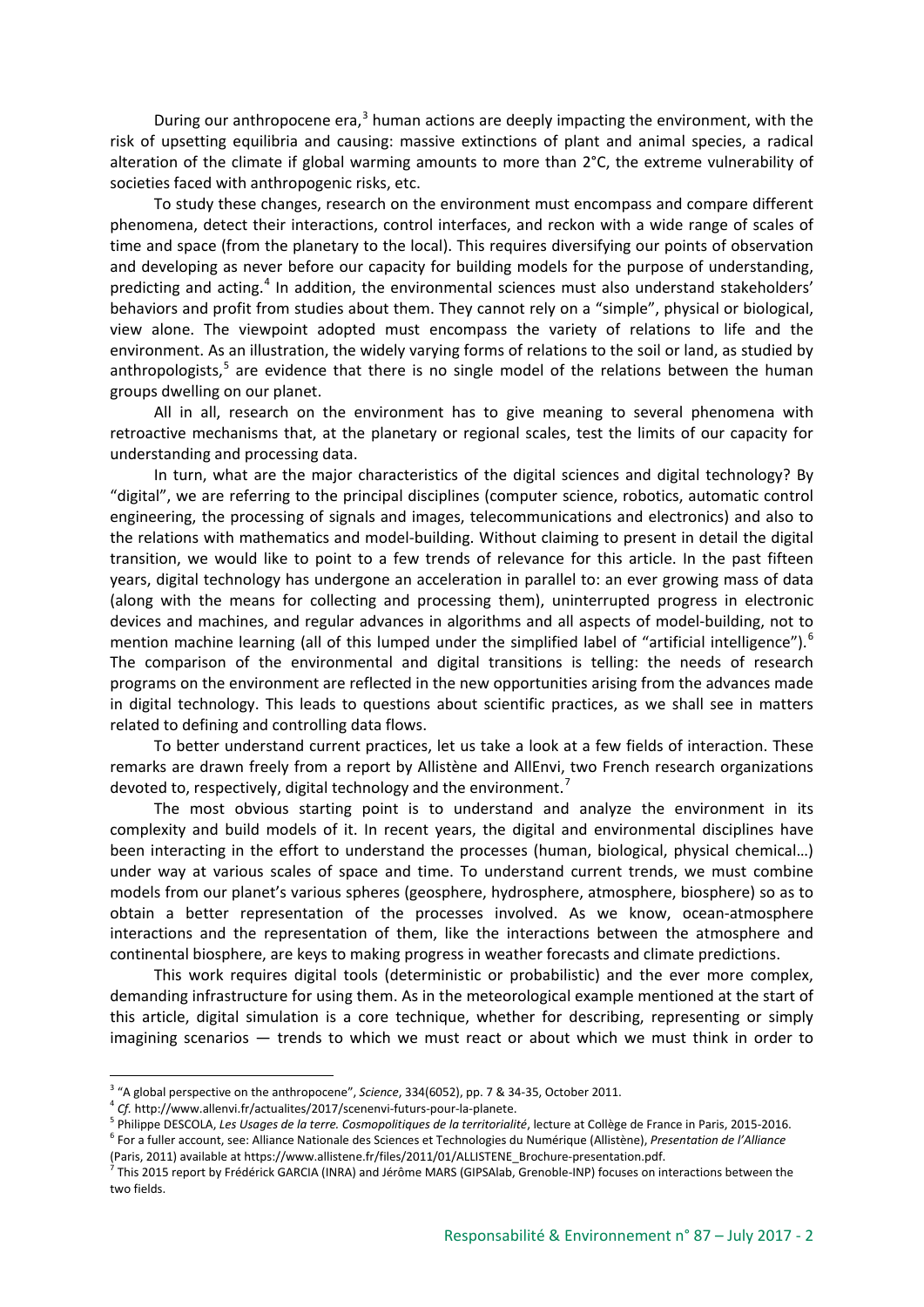describe their possible ramifications (whether to head them off or, on the contrary, hasten their coming). This holds in several fields: water (oceanography, hydrology), the atmosphere (meteorology, climate, pollution), agricultural ecosystems (biodiversity, farming), society (cities, transportation), etc. Research would take a big step forward by coupling models using different scales. The necessity of taking into account human behaviors introduces an additional degree of complexity, owing to feedback loops and, too, the difficulty in coupling models.

To control uncertainty, contemporary approaches to model-building use the tools for data assimilation (*i.e.*, preparing them for adaption as best possible to the model using them) and settheoretic techniques (repeating a simulation with fluctuations in the initial state). Understanding the phenomena under study relies on building models and making simulations of complex systems. This implies designing more efficient algorithms. All this fosters developments both in environmental research, as it seeks a more integrated and finer understanding of processes, and in digital technology (in matters of computational intensity).

Another major issue has to do with big data and their processing. Progress in ecology is so closely linked to observations and to our increasing stock of knowledge on ecosystems that we might forget the quite clear risk of the data overwhelming us.

The expansion of observation systems (We need but think of the data from satellites, which are changing our vision of the planet) and the profusion of experimental data have radically changed our approach to ecology. To handle this continent of information, data-mining techniques must be developed; and this, once again, entails recourse to digital technology. At the international level, GEO/GEOSS is an intergovernmental initiative for developing a global Earth monitoring system based on national or academic systems. These observations are relayed over an e-infrastructure devoted to transmitting data and building a model of the Earth system. This program is molding environmental research.

It is not just a matter of big data, however, but also of the possibilities for processing them. Somewhat like the telegraph during the 19th century, new techniques — nowadays connected devices and sensors or more sophisticated means of measurement — are forcing researchers to address the tricky question of processing data that bring new information but do not "naturally fit" into their models. This problem is not new; we need but mention the assimilation of data from satellites. Handling it requires a capacity for processing data to fit them into conventional frames of representation. Might sensors, when seen from a different angle, not be a means for the on-board processing of data so that it can be taken into account? How to incorporate a maximum of the "intelligence of the processes" as early as possible in the data-collection phase? Given the mass of data collected by the new information systems, which procedures to use to validate the data (not to mention questions about the liability of the parties involved)? How (and to what degree) are dataladen observations to be processed if the data might be less rigorous or satisfactory than usual but if their huge quantity makes up for this lack of quality? The big data, now being collected thanks to digital technology, are awaiting methods of analysis for making sense of them.

In passing, we wonder whether this might be an opportunity for "participatory action research",<sup>[8](#page-2-0)</sup> as it spreads beyond the natural sciences (where it has existed for a long time now), to benefit from tools for collecting, exploring and interpreting data.

The goal of merging data from different sources is to provide an overall description of a system by taking into account measurements collected in various ecosystems. Tools for assisting decisionmaking, notably about environmental, natural or anthropic risks, could thus be proposed. Data bases would have to be gradually built that nurture the associated expert systems and quantify their performance.

<span id="page-2-0"></span><sup>8</sup> François HOULLIER (ed.), *Les Sciences participatives en France. État des lieux, bonnes pratiques et recommandations*, report to the ministers in charge of Education and Research, Paris, February 2016. Available via http://www.sciencesparticipatives.com/Rapport.